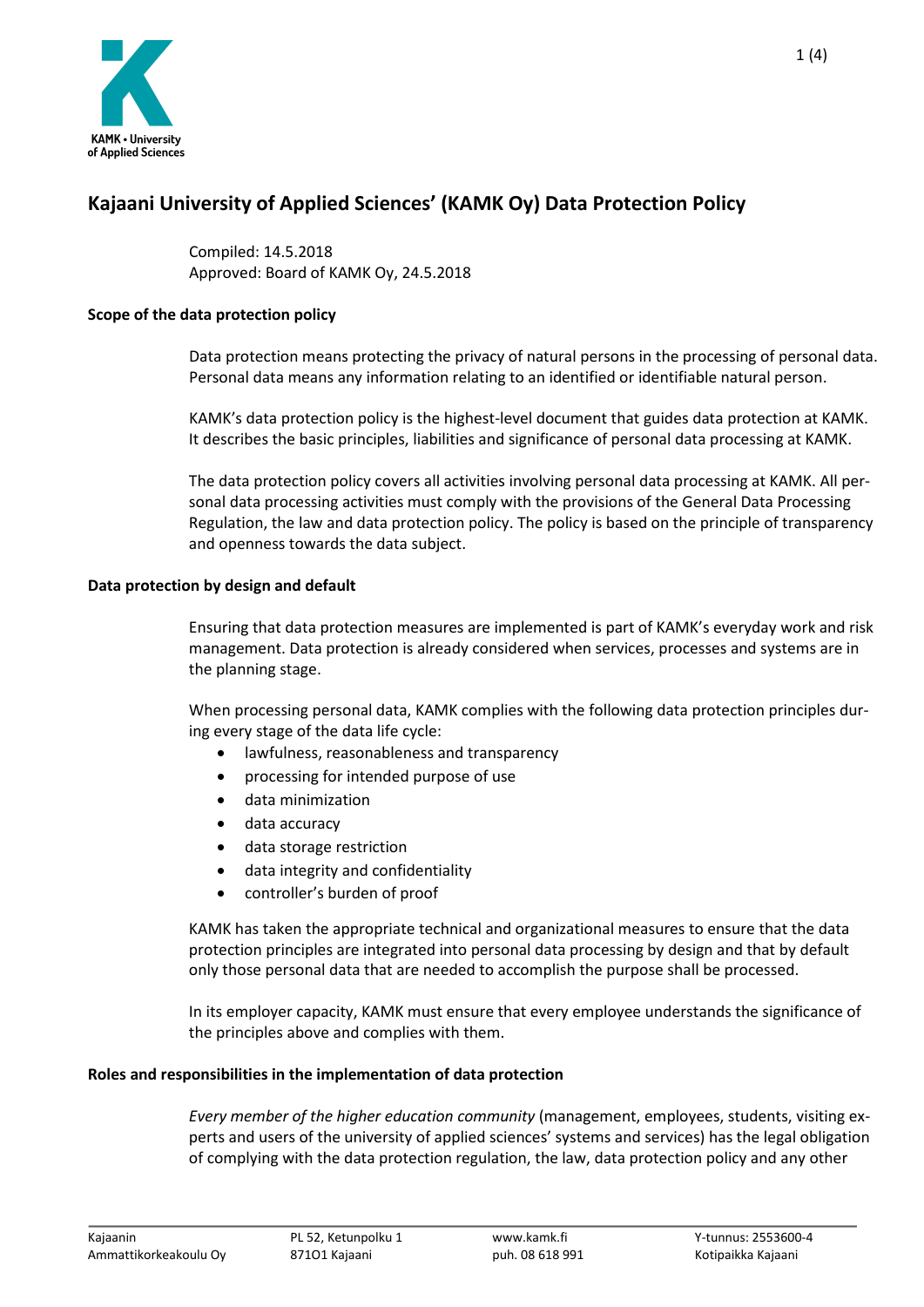5.3.2018

procedures, rules and instructions concerning data protection at KAMK. Every member is liable to report suspected or observed data protection/data security threats or breaches.

*KAMK's management* has the overall responsibility for maintaining the data file as well as organizing, developing and providing resources for data protection.

*The directors and Heads of School* are responsible for ensuring that the schools/units comply with the data protection regulation, the law, data protection policy and any other procedures, rules and instructions concerning data protection at KAMK.

*Managers* are responsible for ensuring that their staff have the sufficient competence, opportunities for sufficient training, guidance and appropriate tools for the lawful processing of personal data*.* It is the task of the manager to monitor the implementation of data protection measures in the work of his or her staff and to ensure that new staff members are familiar with data protection.

*The owner of the personal data file* is the manager/director of the respective function. He/she is responsible for ensuring that the personal data processing under his/her charge has been planned and documented in accordance with the data protection regulation taking into account the principles of data protection. He/she is responsible for, monitors and checks that the necessary technical and organizational measures are in place to guarantee compliance with data protection obligations.

*The contact person* for the personal data file is/are the person(s) responsible for processing or for the practical management of the personal data file. The contact person is responsible for ensuring the personal data file is up to date, among other duties.

*The data protection officer's* role is to provide data protection expertise to those responsible for maintaining the personal data file. He/she participates in personal data processing planning, preparing and maintaining data protection and security guidelines, follows and monitors personal data processing, advises the staff and data subjects on data protection issues and contacts the supervisory authority if necessary. The data protection officer reports directly to the management of KAMK on the current state of data protection and its development needs.

*The data protection group* deals with serious and critical breaches in data protection and security and helps the owner of the personal data file to resolve the breach. The data protection group decides whether to request an investigation or to notify the supervisory authority in compliance with the data protection regulation as well as whether to implement internal communication measures together with the CEO/President.

*Every employee* is responsible for implementing data protection in his/her own work. Employees must know and master the data protection regulations and risks relevant to their own responsibilities and develop and maintain his/her data protection competence. All employees at KAMK are bound by KAMK Oy's regulations and non-disclosure and confidentiality duty, which is set out in the employment contract.

#### **Lawfulness of processing**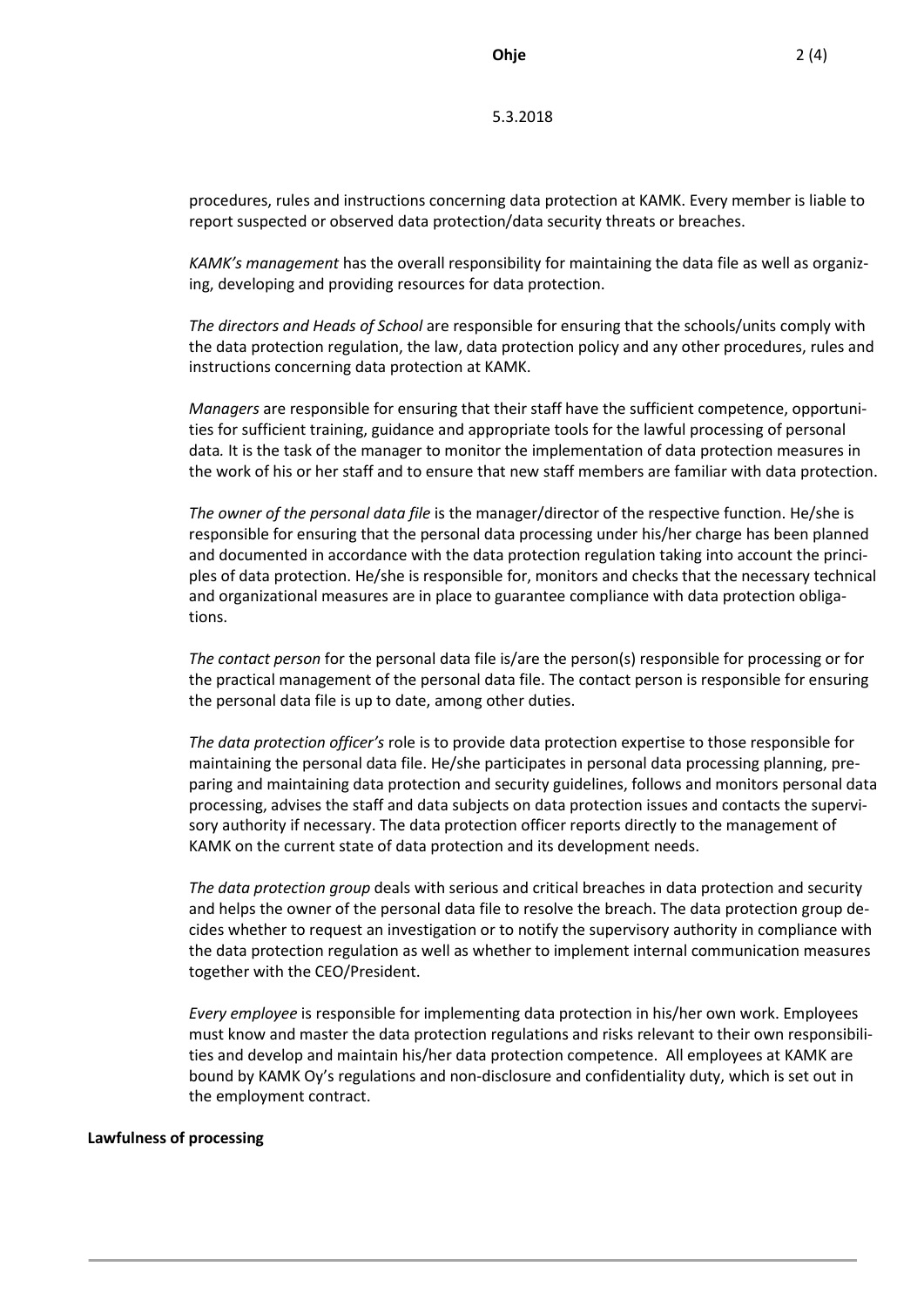5.3.2018

Personal data are only processed for a specific and legitimate purpose that is determined in advance and are only processed to the extent and for as long as is necessary to accomplish the purpose. This concerns the amounts, scope of processing, storage periods and availability of the personal data. After processing, the data are destroyed, anonymized or archived appropriately.

Processing shall be lawful only if and to the extent that at least one of the following applies:

- a) the data subject has given consent to the processing of his or her personal data for one or more specific purposes;
- b) processing is necessary for the performance of a contract to which the data subject is party or to take steps at the request of the data subject prior to entering into a contract;
- c) processing is necessary for compliance with a legal obligation to which the controller is subject;
- d) processing is necessary to protect the vital interests of the data subject or of another natural person;
- e) processing is necessary for the performance of a task carried out in the public interest or in the exercise of official authority vested in the controller;
- f) processing is necessary for the purposes of the legitimate interests pursued by the controller or by a third party, except where such interests are overridden by the interests or fundamental rights and freedoms of the data subject which require protection of personal data, in particular where the data subject is a child.

At KAMK, particular attention is accorded to the processing of special personal data categories. The processing of personal data revealing racial or ethnic origin, political opinions, religious or philosophical beliefs, or trade union membership, and the processing of genetic data, biometric data for the purpose of uniquely identifying a natural person, data concerning health or data concerning a natural person's sex life or sexual orientation, is prohibited. Processing such data is only permitted when a specific condition precedent mentioned in the data protection regulation is fulfilled.

# **Rights of the data subject**

KAMK guarantees that data subjects' rights shall be fulfilled in compliance with the data protection regulation and the law. The data subjects' rights are

- right to access data ("right to check data")
- right rectification of data
- right to transfer data from one system to another (portability)
- right to erasure ("right to be forgotten")
- right to object to processing and automated individual decision-making, including profiling
- right to withdraw consent
- right to lodge a complaint with the supervisory authority

# **Providing information relating to personal data processing**

As the controller, Kajaani University of Applied Sciences, KAMK OY shall provide information concerning personal data processing activities openly and transparently. This information shall be published in the KAMK website, Intranet pages or by other means to ensure that the information reaches the data subjects.